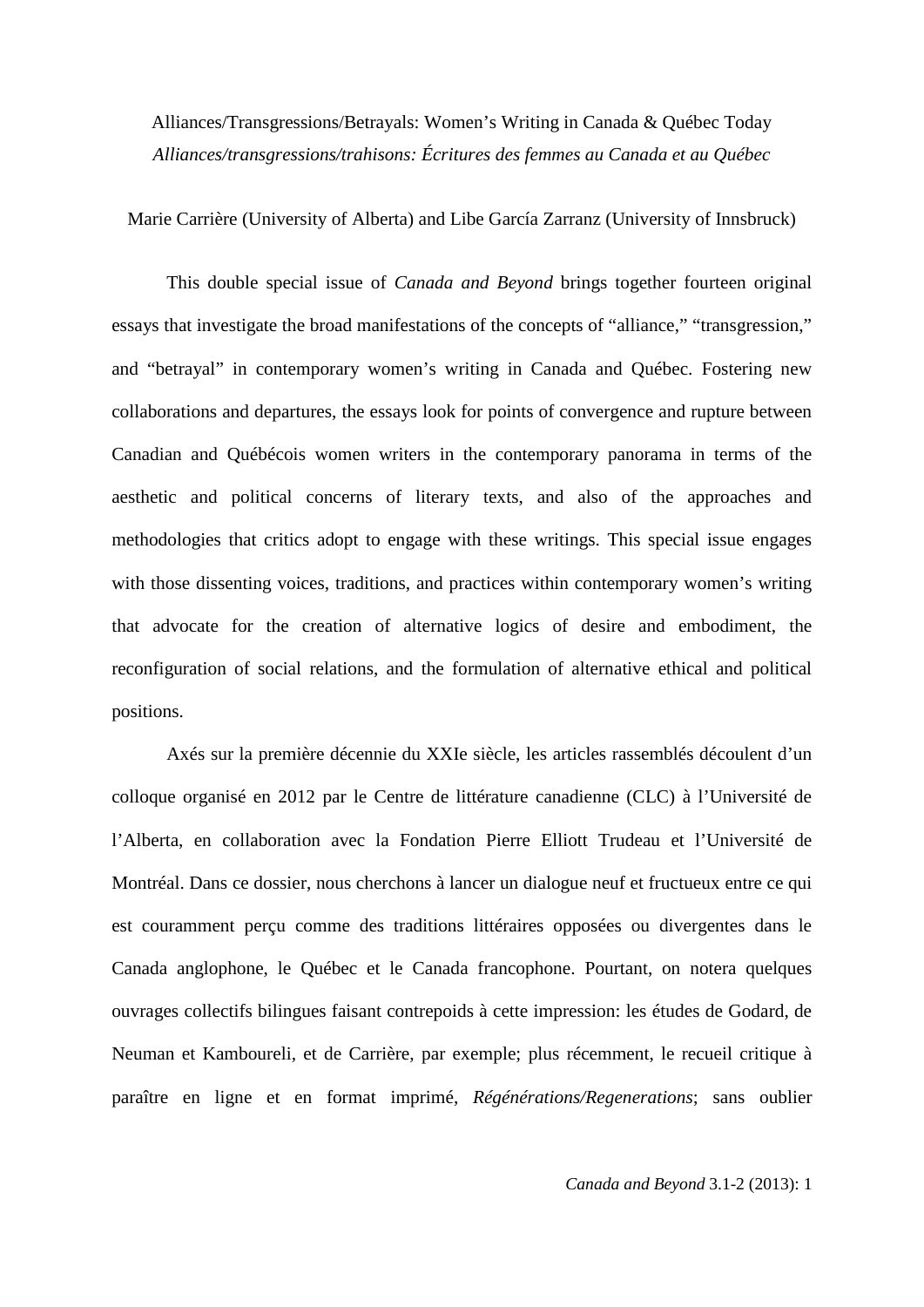l'importance de la revue féministe *Tessera*. Notre dossier vient rejoindre ces oeuvres pour envisager des formes alternatives de coalition, de résistance et de lutte provenant de l'écriture des femmes dans le Canada d'aujourd'hui. Il ne s'agit pas ici de relier sans heurts les traditions, mais plutôt de déloger les lieux communs et les perceptions naïves qui peuvent avoir cours quant à la relation entre les écritures des femmes au Québec et au Canada. Nos collaboratrices et collaborateurs s'entretiennent avec les voix de la dissension, les traditions et les pratiques au sein de la sphère contemporaine, qui préconisent la reconfiguration de relations littéraires et sociales.

Elena Basile's essay examines the poetics of translation in the last years of the feminist bilingual journal *Tessera* (2002). Focusing on the work of Nathalie Stephens (now Nathanaël), Basile discusses the queering (and querying) that results after the complex intersection of linguistic, sexual, bodily, and cultural processes in translation. This space of *collapsed translation*, as Basile contends, problematizes the more utopian conceptualization of multilingualism in earlier volumes of the journal. Positioning corporeality at the centre of analysis, Domenic Beneventi's essay discusses the representation of bodily danger, economic dispossession, and social alienation in Maggie Helwig's novel *Girls Fall Down* (2008) and Zsuzsi Gartner's short story "City of my Dreams" as instances of an increasingly complex reflection of the urban experience in contemporary Canadian literature. In these narratives, Beneventi claims, the cities of Toronto and Vancouver become landscapes of danger, toxicity, and a source of corporeal pollution, particularly for marginalized populations. The female body is positioned at the intersection of all these structural and material violences.

Susan Brown and Aritha van Herk and set out to enact the productive alliances, indeed the symbiosis, of writerly and critical voice afforded by the feminist and inherently collaborative digital platform of the Canadian Writing Research Collaboratory (CWRC).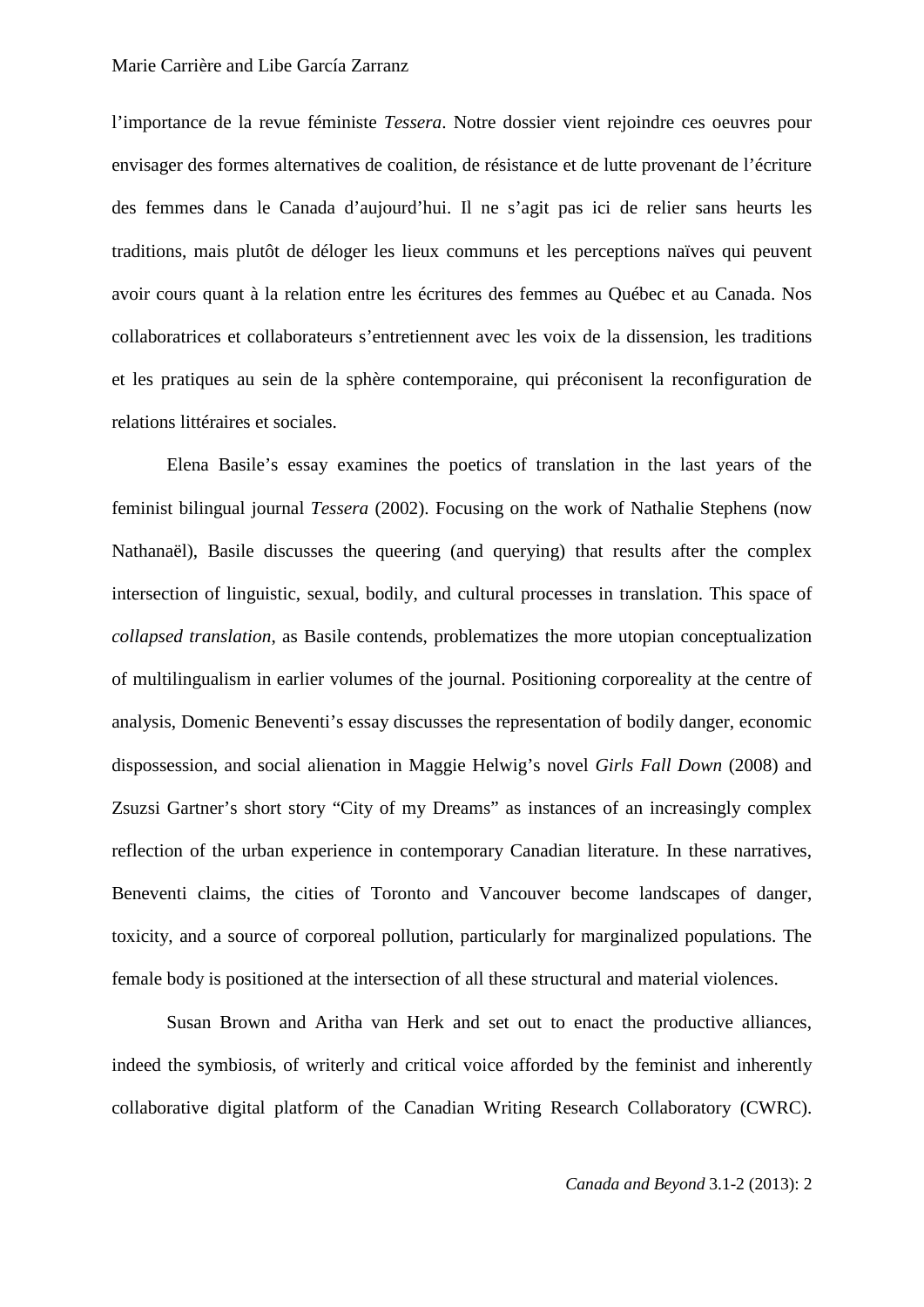With its cluster of projects on Canadian women's writing, CWRC provides new and renewed opportunities to put our belief in interdisciplinarity, plurality, and linguistic exchange where our mouth is—to take up the task, boldly and unequivocally, as do the two authors here, of recording and fostering the connections and the transgressions of women's writing in Québec and Canada of yesterday and today.

En ce qui concerne le champ critique de la littérature canadienne comparée, Nicole Côté nous livre une étude opportune sur des récits dystopiques anglo-canadiens et francoquébécois. Leur mise en oeuvre de personnages féminins nous les dévoile comme motivés par une grande mobilité dans l'espace et le temps, mais aussi limités par un manque d'agentivité réelle. Les récits d'Atwood, de Hopkinson, de Brand, ainsi que de Dickner, Fortier, Saucier et Desrochers divulguent, selon les fines lectures de Côté, deux littératures dont les convergences se manifestent dans leurs rapports aux crises sociales de leur extrême contemporain. Keegan Finberg's essay places ethics and affect at the centre of her examination of Anne Carson's own *extreme contemporary* work, particularly in the long poem "The Glass Essay" (1995). Drawing on Derrida's notion of *téléiopoièse* and Spivak's concept of *teleopoiesis*, Finberg discusses how Carson advocates for a new twenty-first century ethical reading practice that is collectively negotiated between reader, author, and an affective archive of past literary works.

Dans son étude de *La femme de l'Est* de Danielle Roger, Simon Harel ausculte la représentation de la pauvreté dans ce que cette thématique aurait de répétitif et de transgressif. C'est bien cette pauvreté qui trahit nos éloges parfois impétueux de la ville mondialisée et de ses espaces diasporiques, pluriels et créatifs. La protagoniste de Roger habite pourtant l'espace urbain, mais au-delà de son embourgeoisement culturel, insiste Harel, et plutôt dans sa misère quotidienne, et aussi dans une dignité accordée au sujet féminin, à cette femme de l'est, qui occupe l'espace de vie du récit.

*Canada and Beyond* 3.1-2 (2013): 3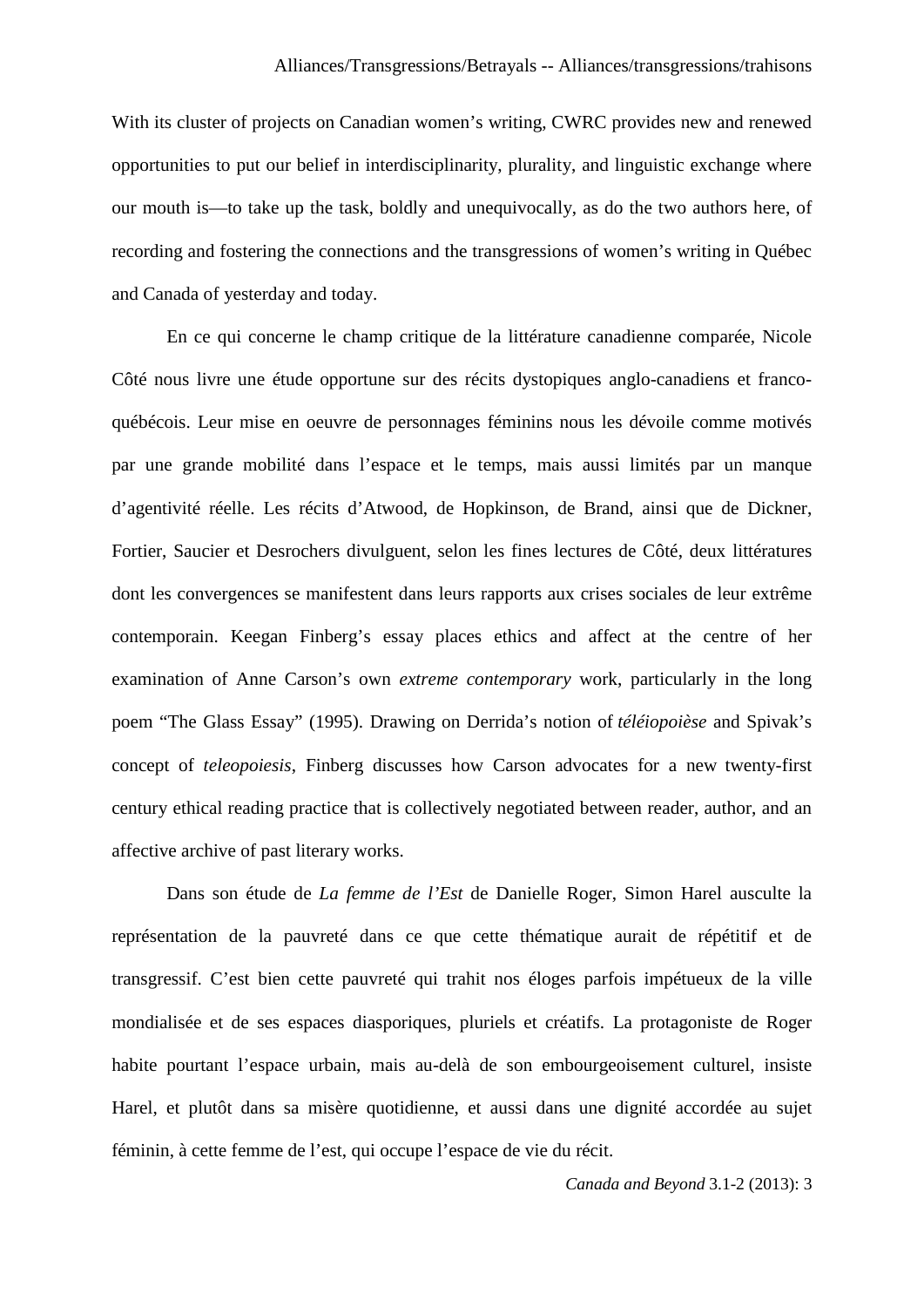Deux contributions dans ce dossier portent sur les écrits de Nelly Arcan, témoignage de l'ampleur et de l'exigence de l'oeuvre de cette auteure disparue à l'âge de 36 ans. Marine Gheno aborde les postures féministes difficiles à cerner d'Arcan, un nommé métaféminisme qui s'ouvre encore ici sur l'aspect dystopique d'une littérature québécoise contemporaine. Reposant dans la provocation et la désillusion, imbibée dans l'affect de l'humiliation du corps féminin, l'écriture arcanienne amène Gheno à s'interroger sur un féminisme littéraire en suspens, sinon en panne et en souffrance. The politics and poetics of translation also occupy a central role in Henry-Tierney's own examination of Nelly Arcan. Arcan's autofictional narrative *Putain* (2001), translated as *Whore* (2005), and her final book *Paradis, clef en main* (2009), translated as *Exit* (2011), propose a transgressive *écriture au feminin* that resists stereotyped representations of women's bodies and subjectivities. Henry-Tierney claims that the English translations, nonetheless, obfuscate what she refers to as Arcan's textual visualizations of women thus betraying some of the feminist impulses of the original work. Stereotype is again at the fore of Eva C. Karpinski's essay, which problematizes the promise of what she calls the illicit transversal alliances between the oppressed in Suzanne Desrochers' novel *Bride of New France* (2011). Despite its transgressive potential in terms of the crossing of gender and racial boundaries in colonial new France, the text loyally follows the conventions of the colonial gothic genre thus participating in a stereotyped portrayal of indigeneity and the reproduction of other Eurocentric fantasies.

Johanne Melançon aborde une poésie au féminin de l'Ontario français actuel encore trop mal connue, mais non moins retentissante dans son hybridité générique, son intimisme poétique et ses interrogations genrées sur l'ontologie du sujet. La question de l'agentivité fait surface ici également, scrutée dans les diverses stratégies discursives d'une écriture qui assume son droit au doute, aux contradictions et à l'affirmation d'un soi féminin. Female

*Canada and Beyond* 3.1-2 (2013): 4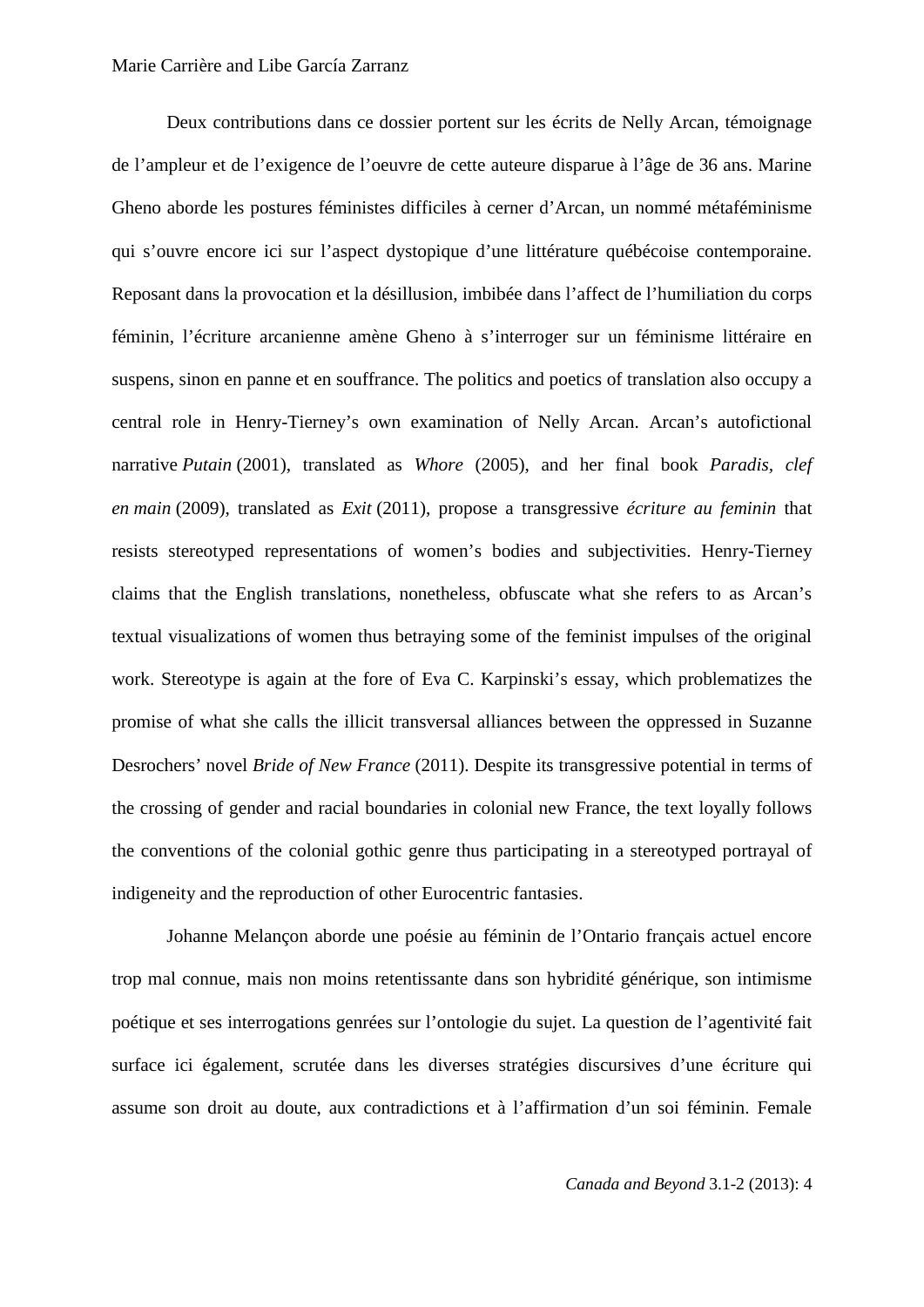subjectivity also occupies a central position in Nora Foster Stovel's analysis of Carol Shields's last novel *Unless* (2002). In the essay, Stovel discuses how the combination of English and French is employed strategically by Shields as a vehicle to empower women's voices in the narrative. The poetics of translation, Stovel contends, further enables Shields to problematize the interrelationships and ruptures between fiction, ethics, and feminism.

Drawing on Deleuzian and Foucauldian theory, Margrit Talpalaru's essay examines the perverse workings of corporatism, together with some potential counter-practices, as represented in the later of work of Margaret Atwood. Talpalaru contends that in recent novels such as *Oryx and Crake* (2003) and *The Year of the Flood* (2009), Atwood critiques the privileging of the techno-scientific epistemology to the detriment of the humanistic one. Thus Atwood urges, Talpalru argues, for the creation of an immanent episteme that would integrate both systems of knowledge and logic as a productive strategy against the otherwise irrevocable destruction of humanity.

*Canada and Beyond* 3.1-2 (2013): 5 Marie Vautier enclenche à nouveau une lecture comparative d'auteures tardives du Québec et du Canada anglais, Nicole Brossard et Diane Schoemperlen. Chacune aînée à sa façon d'une écriture féministe et expérimentale d'antan, la poétique de ces deux écrivaines fait preuve d'une tournure mystique, sinon encore ici intimiste, qui se voudrait également une trahison des positions et valeurs laïques, suggère Vautier, d'une littérature postcoloniale du Nouveau Monde. Enfin, toujours dans une veine comparative, Christl Verduyn propose un état des lieux de l'essai au féminin depuis les années 2000. Verduyn's study productively brings us back to the convergences and divergences, the alliances and betrayals, and most of all the political transgressions and interventions, of women's writing in Québec and Canada today. The essay genre is not a newly adopted practice by women, as the article shows well. But the call for serious critical attention to its contemporary personal forms, political relevance and exploratory nature is an innovative and urgent plea that seeks to recognize the